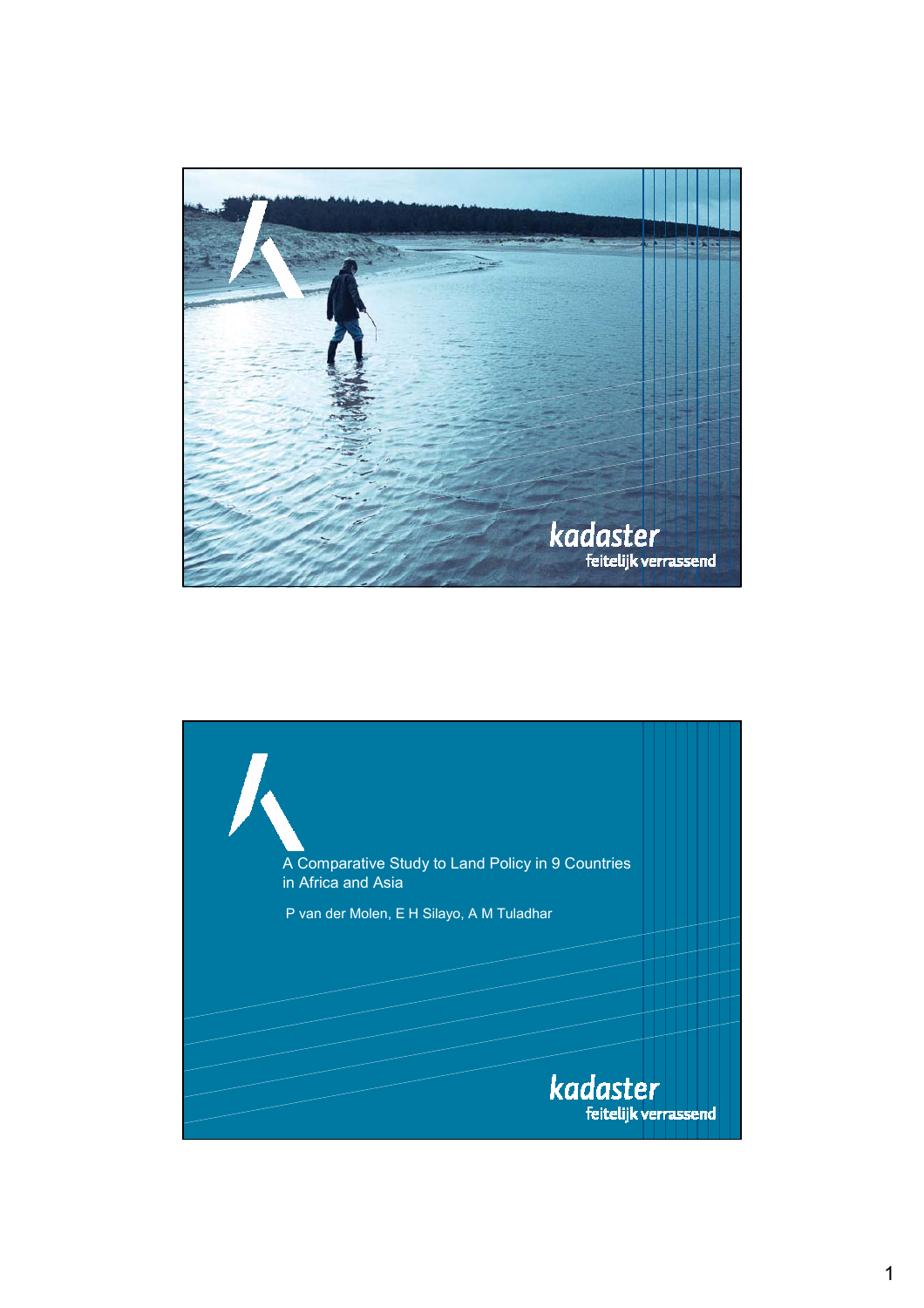

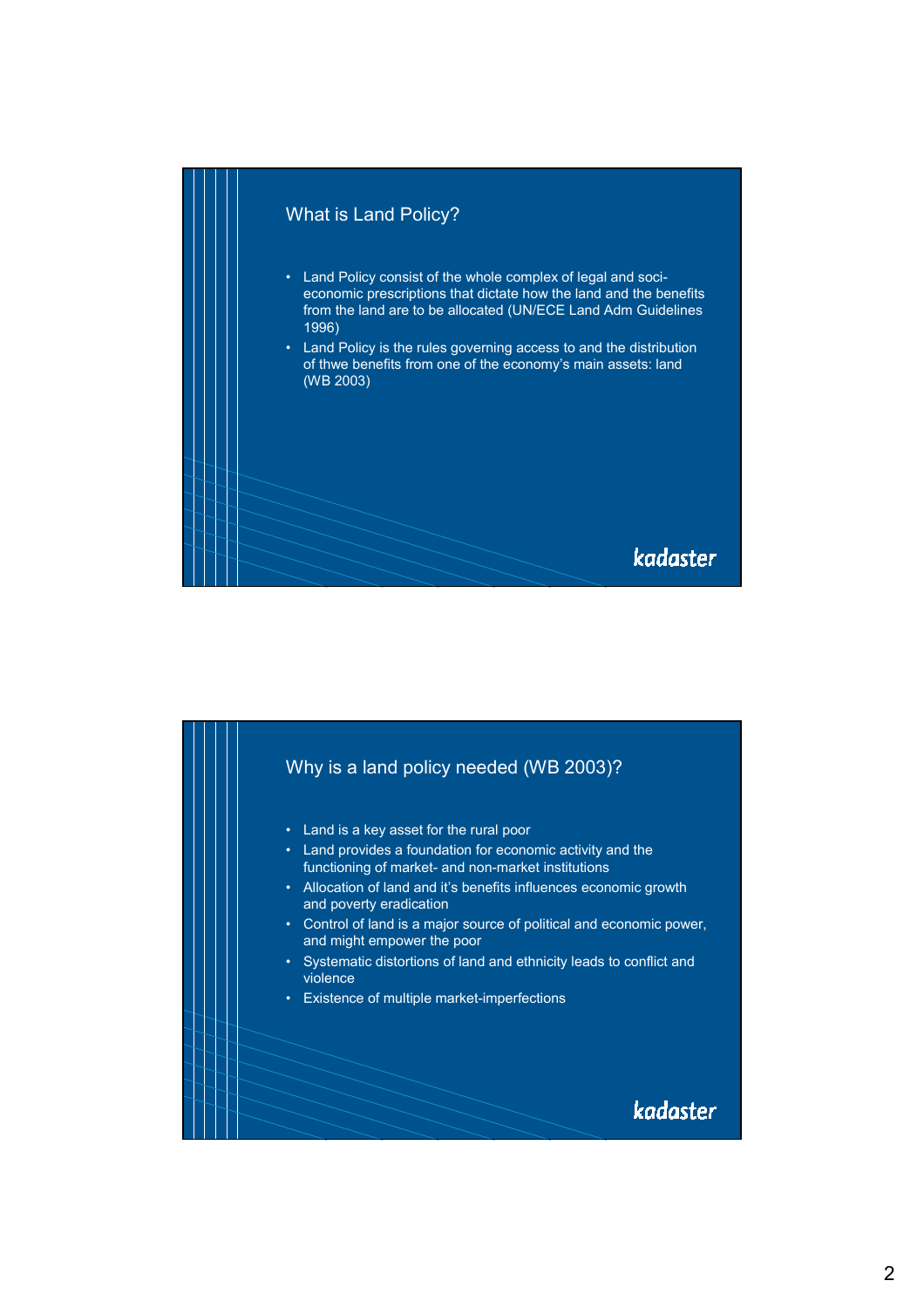

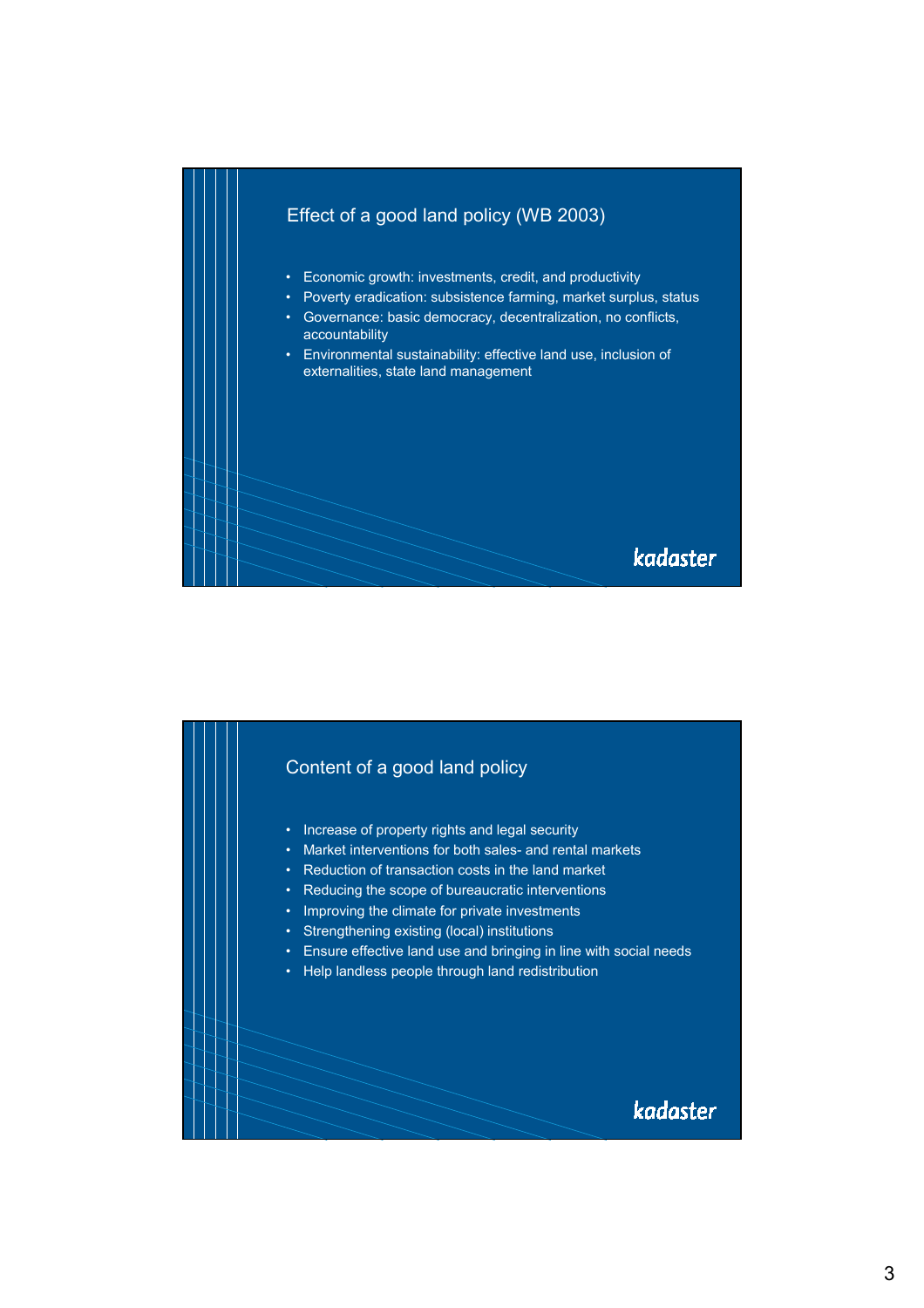

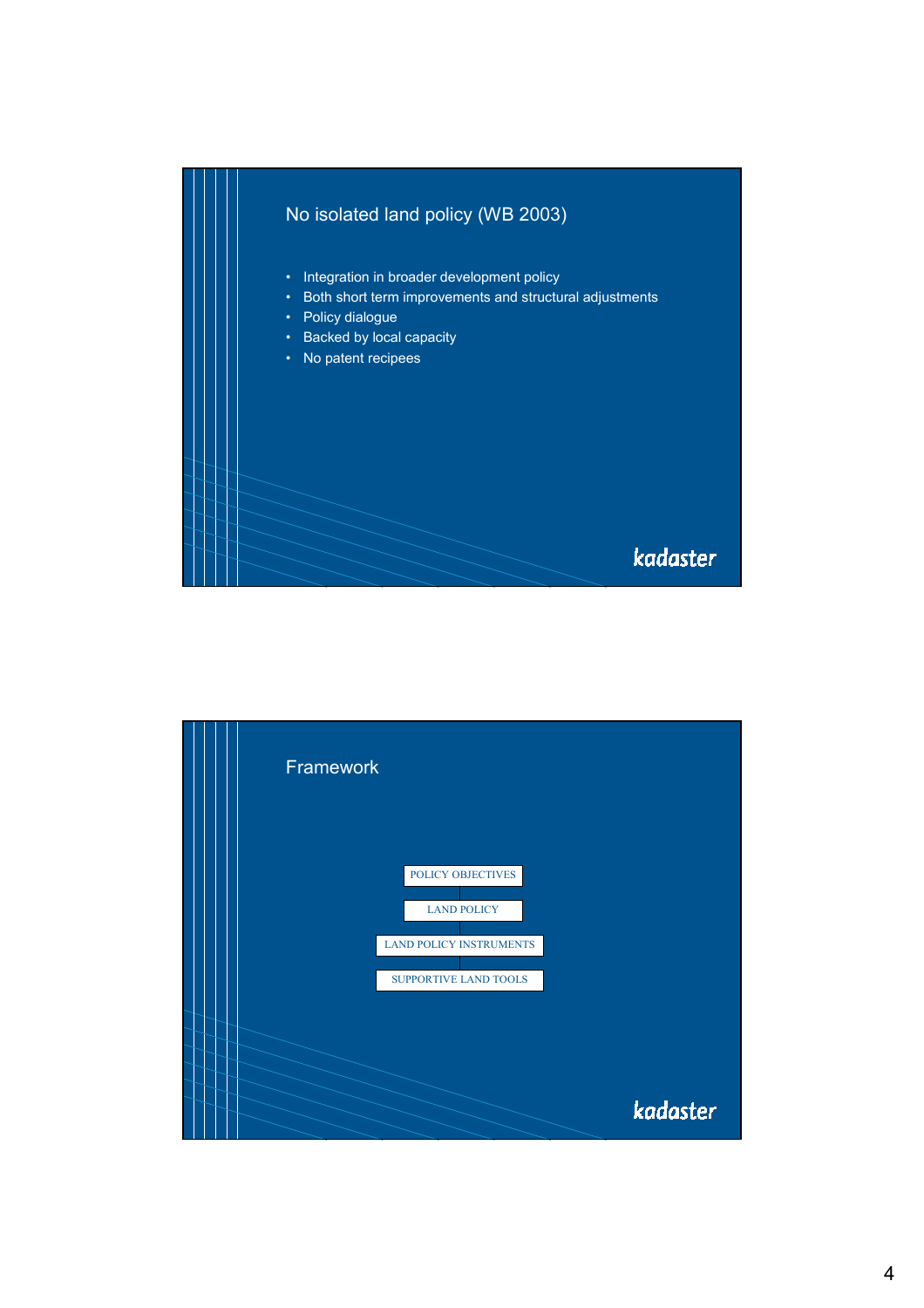

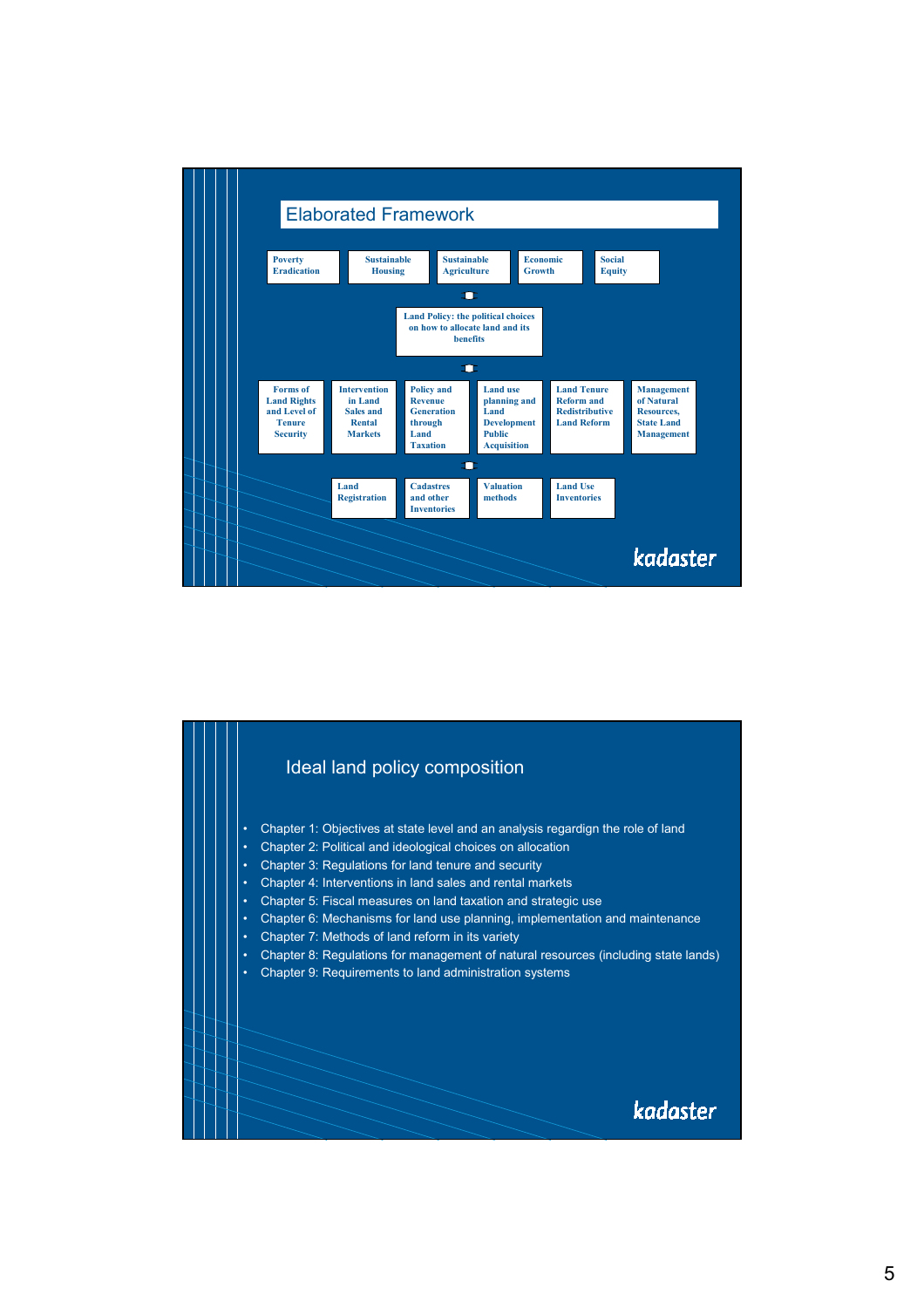

|                         | <b>Objectives</b> |            |            |            |            |            |            |            |            |
|-------------------------|-------------------|------------|------------|------------|------------|------------|------------|------------|------------|
| Objectives              | Rwanda            | Namibia    | Kenya      | Malawi     | Swaziland  | Tanzania   | Zambia     | Uganda     | Cambodia   |
| Problem<br>Statement    | $\sqrt{ }$        | $\sqrt{ }$ | $\sqrt{ }$ | $\sqrt{ }$ | $\sqrt{ }$ | $\sqrt{ }$ | $\sqrt{ }$ | $\sqrt{ }$ | $\sqrt{ }$ |
| of<br>Vision<br>Policy  |                   |            | $\sqrt{ }$ |            |            | $\sqrt{ }$ |            |            |            |
| Mission of<br>Policy    |                   |            | $\sqrt{ }$ |            |            | $\sqrt{ }$ |            |            |            |
| Objectives of<br>Policy | $\sqrt{ }$        | $\sqrt{ }$ | $\sqrt{}$  | $\sqrt{ }$ | $\sqrt{ }$ | $\sqrt{ }$ | $\sqrt{}$  | $\sqrt{}$  | $\sqrt{ }$ |
| Process                 |                   |            | $\sqrt{}$  | $\sqrt{ }$ |            | $\sqrt{ }$ |            | $\sqrt{ }$ | $\sqrt{ }$ |
| Authority               | $\sqrt{}$         | $\sqrt{}$  | $\sqrt{ }$ | $\sqrt{ }$ | $\sqrt{ }$ | $\sqrt{ }$ | $\sqrt{}$  | $\sqrt{}$  | $\sqrt{ }$ |
|                         |                   |            |            |            |            |            |            |            |            |
|                         |                   |            |            |            |            |            |            |            | kadaster   |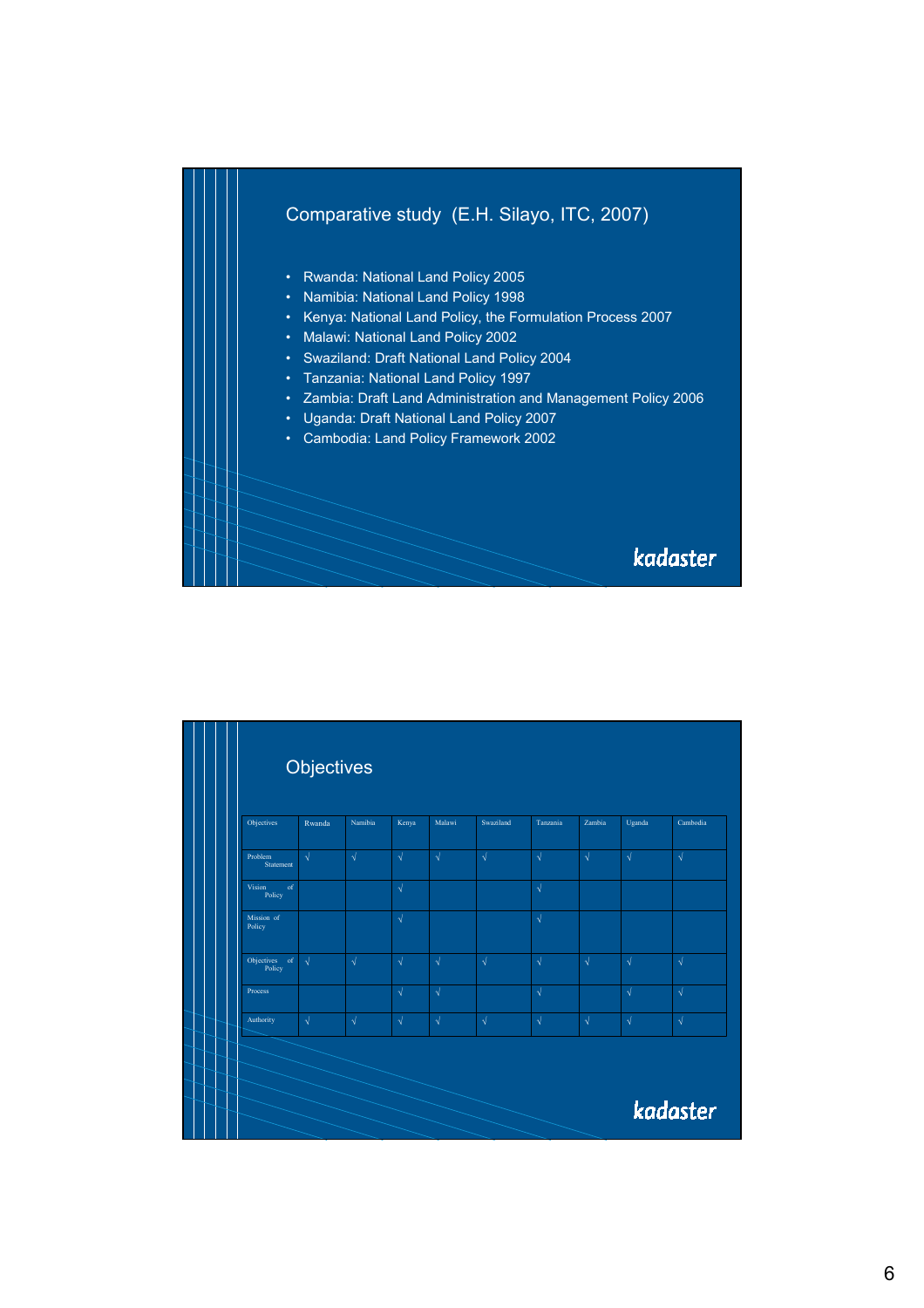| <b>Political Choices</b>        |            |            |            |            |            |            |            |            |            |
|---------------------------------|------------|------------|------------|------------|------------|------------|------------|------------|------------|
| Political<br>Choices            | Rwanda     | Namibia    | Kenya      | Malawi     | Swaziland  | Tanzania   | Zambia     | Uganda     | Cambodia   |
| Access to Land                  | $\sqrt{ }$ | $\sqrt{ }$ | $\sqrt{ }$ | $\sqrt{ }$ | $\sqrt{ }$ | $\sqrt{ }$ | $\sqrt{ }$ | $\sqrt{ }$ | $\sqrt{ }$ |
| <b>Access Gender</b>            | $\sqrt{ }$ | $\sqrt{ }$ | $\sqrt{ }$ | $\sqrt{ }$ | $\sqrt{ }$ | $\sqrt{ }$ | $\sqrt{ }$ | $\sqrt{ }$ | $\sqrt{ }$ |
| Non<br>Access<br>Citizens       |            | $\sqrt{ }$ | $\sqrt{ }$ | $\sqrt{ }$ | $\sqrt{ }$ | $\sqrt{ }$ | $\sqrt{ }$ | $\sqrt{ }$ |            |
| Access<br>Vulnerabl<br>e Groups |            | $\sqrt{ }$ | $\sqrt{ }$ | $\sqrt{ }$ | $\sqrt{ }$ |            | $\sqrt{ }$ | $\sqrt{ }$ | $\sqrt{ }$ |
| Access<br><b>Investors</b>      |            | $\sqrt{ }$ | $\sqrt{ }$ | $\sqrt{ }$ |            | $\sqrt{ }$ | $\sqrt{ }$ | $\sqrt{ }$ |            |
|                                 |            |            |            |            |            |            |            |            |            |
|                                 |            |            |            |            |            |            |            |            | kadaster   |

| <b>Land Tenure</b>              | Rwanda     | Namibia    | Kenya      | Malawi     | Swaziland  | Tanzania   | Zambia     | Uganda    | Cambodia   |
|---------------------------------|------------|------------|------------|------------|------------|------------|------------|-----------|------------|
| Categories of<br>Land           | $\sqrt{ }$ | $\sqrt{ }$ | $\sqrt{ }$ | $\sqrt{ }$ |            |            | $\sqrt{ }$ | $\sqrt{}$ | $\sqrt{ }$ |
| Tenure<br>Land<br>Types         | $\sqrt{ }$ | $\sqrt{ }$ | $\sqrt{ }$ | $\sqrt{ }$ | $\sqrt{}$  | $\sqrt{ }$ | $\sqrt{}$  | $\sqrt{}$ |            |
| Level Tenure<br>Security        |            |            |            |            |            |            |            |           |            |
| Historical<br><b>Injustices</b> |            | $\sqrt{ }$ | $\sqrt{ }$ |            |            |            |            |           |            |
| Conflict<br>resolution          |            | $\sqrt{ }$ | $\sqrt{ }$ | $\sqrt{ }$ | $\sqrt{ }$ | $\sqrt{ }$ | $\sqrt{ }$ | $\sqrt{}$ | $\sqrt{ }$ |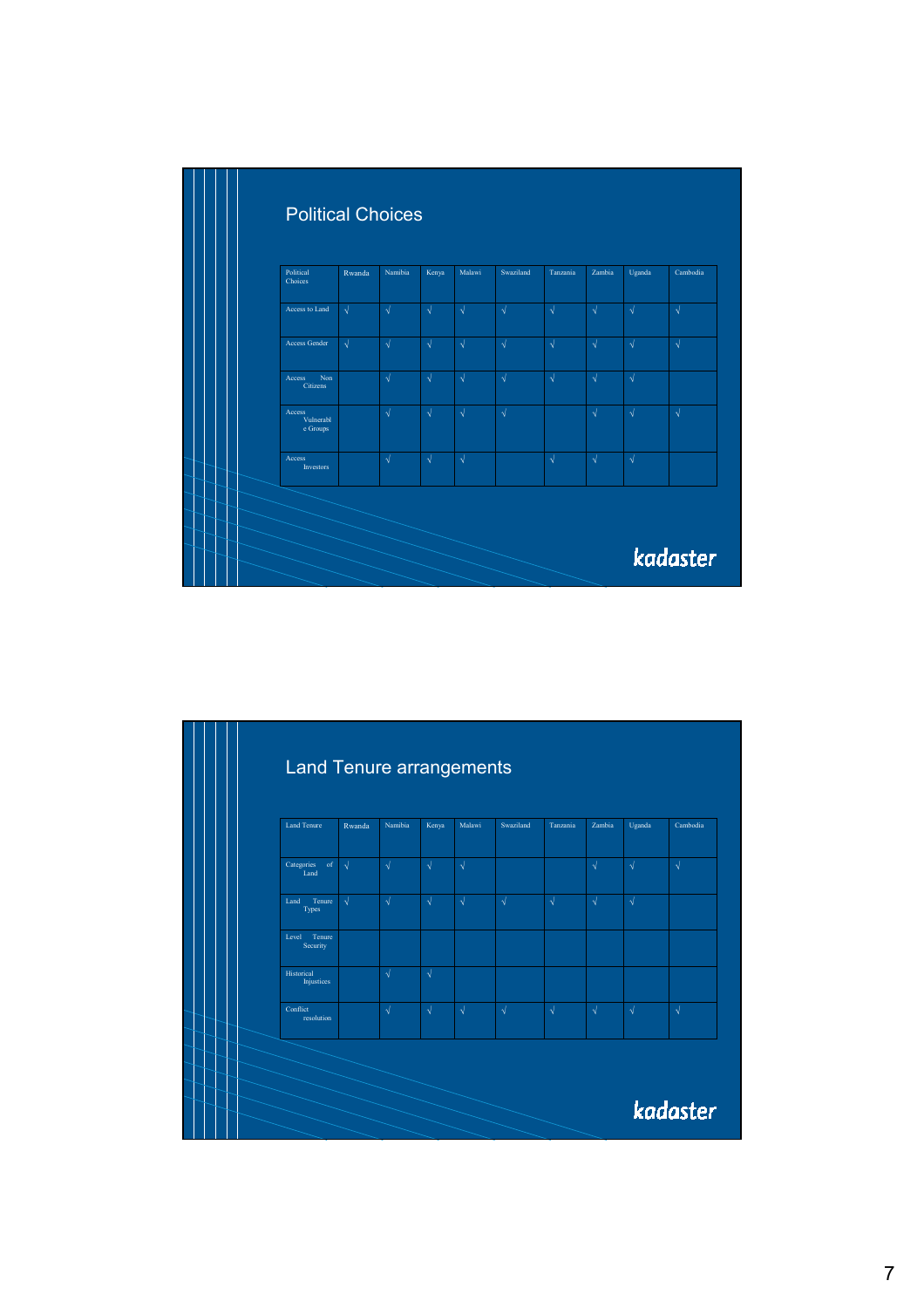| <b>Land Markets</b> |        |            |            |            |            |            |            |            |            |
|---------------------|--------|------------|------------|------------|------------|------------|------------|------------|------------|
| <b>Land Markets</b> | Rwanda | Namibia    | Kenya      | Malawi     | Swaziland  | Tanzania   | Zambia     | Uganda     | Cambodia   |
|                     |        |            |            |            |            |            |            |            |            |
| Regulations         |        | $\sqrt{ }$ | $\sqrt{ }$ | $\sqrt{ }$ | $\sqrt{ }$ |            | $\sqrt{ }$ | $\sqrt{ }$ | $\sqrt{}$  |
| Speculation         |        | $\sqrt{ }$ | $\sqrt{ }$ | $\sqrt{ }$ | $\sqrt{ }$ | $\sqrt{ }$ | $\sqrt{ }$ | $\sqrt{}$  | $\sqrt{}$  |
| Ceilings            |        |            |            |            |            |            | $\sqrt{ }$ | $\sqrt{ }$ | $\sqrt{ }$ |
|                     |        |            |            |            |            |            |            |            |            |
|                     |        |            |            |            |            |            |            |            | kadaster   |

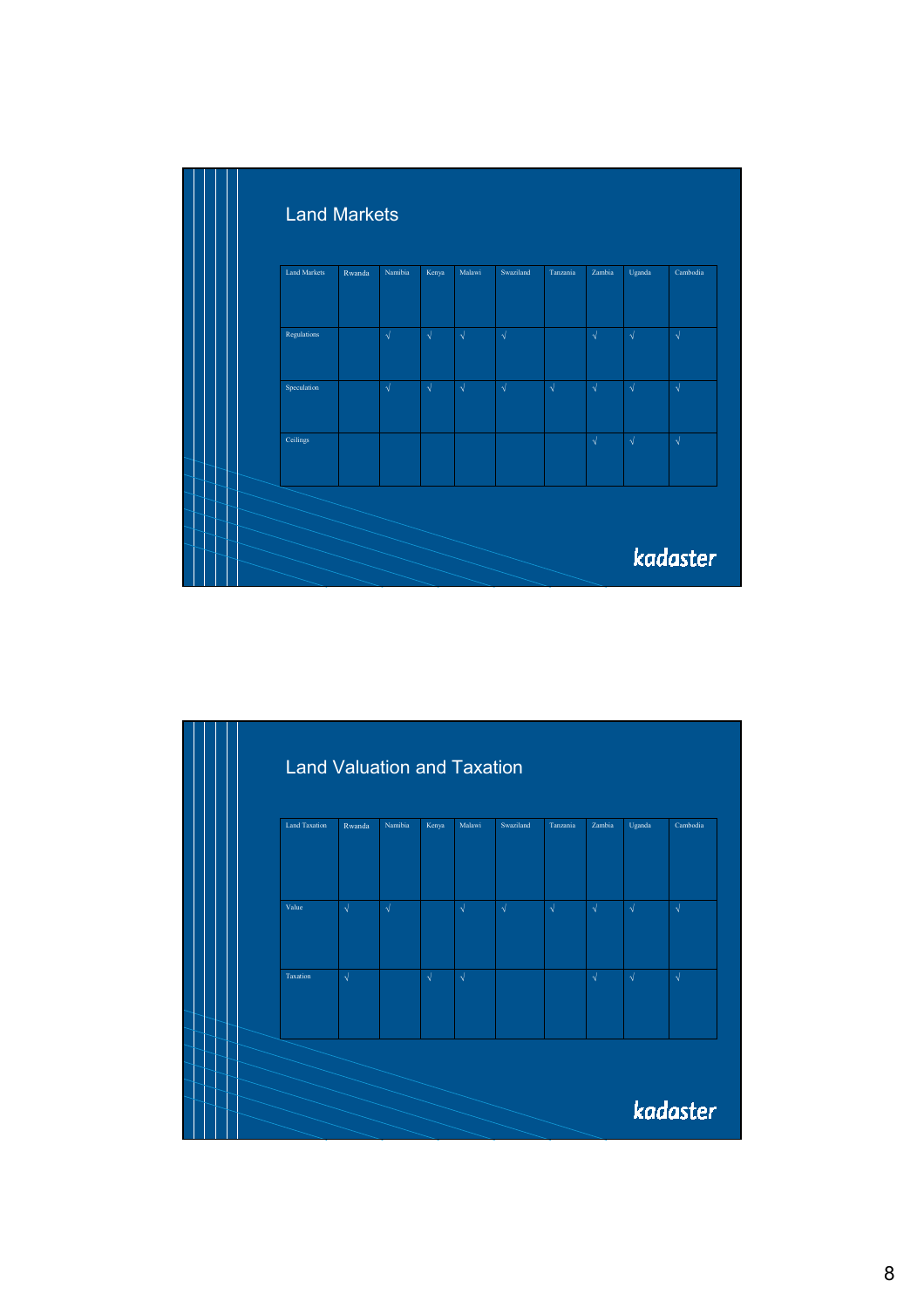

| <b>Land Reform</b>                    |            |            |            |            |           |            |            |            |          |
|---------------------------------------|------------|------------|------------|------------|-----------|------------|------------|------------|----------|
| <b>Land Reform</b>                    | Rwanda     | Namibia    | Kenya      | Malawi     | Swaziland | Tanzania   | Zambia     | Uganda     | Cambodia |
|                                       |            |            |            |            |           |            |            |            |          |
| Tenure Reform                         | $\sqrt{ }$ |            | $\sqrt{ }$ |            |           | $\sqrt{ }$ | $\sqrt{ }$ | $\sqrt{ }$ |          |
| Redistribution                        |            | $\sqrt{ }$ | $\sqrt{ }$ | $\sqrt{ }$ |           |            |            |            |          |
| Conflict<br>Resolutio<br>$\mathbf{n}$ |            |            |            |            |           |            |            |            |          |
| Authority                             |            |            |            |            |           |            |            |            |          |
|                                       |            |            |            |            |           |            |            |            |          |
|                                       |            |            |            |            |           |            |            |            |          |
|                                       |            |            |            |            |           |            |            |            | kadaster |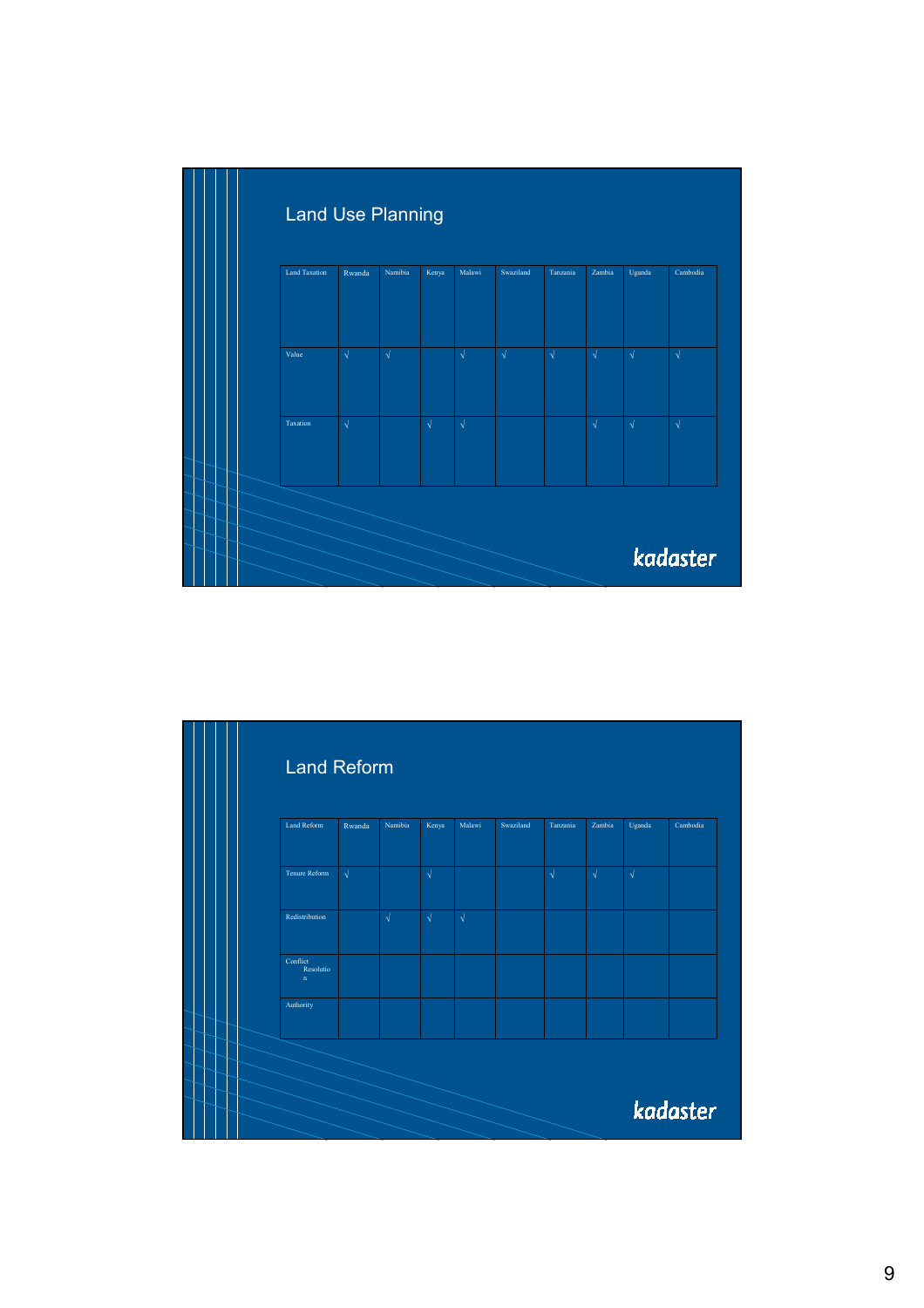| Management<br>Resources           | Rwanda     | Namibia    | Kenya      | Malawi     | Swaziland  | Tanzania   | Zambia | Uganda    | Cambodia  |
|-----------------------------------|------------|------------|------------|------------|------------|------------|--------|-----------|-----------|
| Land<br>tenure<br>Recogniti<br>on |            |            |            | $\sqrt{ }$ |            | $\sqrt{ }$ |        |           |           |
| land<br>Common<br>managem<br>ent  |            | $\sqrt{ }$ | $\sqrt{ }$ | $\sqrt{ }$ | $\sqrt{ }$ | $\sqrt{ }$ |        | $\sqrt{}$ |           |
| Environment                       | $\sqrt{ }$ | $\sqrt{ }$ | $\sqrt{ }$ | $\sqrt{ }$ |            | $\sqrt{ }$ |        | $\sqrt{}$ |           |
| Rangelands                        |            |            | $\sqrt{ }$ | $\sqrt{ }$ | $\sqrt{ }$ | $\sqrt{ }$ |        | $\sqrt{}$ |           |
| Military land                     |            |            |            |            |            |            |        |           | $\sqrt{}$ |

| Land Admin                              | Rwanda     | Namibia    | Kenya      | Malawi     | Swaziland  | Tanzania   | Zambia     | Uganda     | Cambodia   |
|-----------------------------------------|------------|------------|------------|------------|------------|------------|------------|------------|------------|
| Definition                              | $\sqrt{}$  |            | $\sqrt{ }$ | $\sqrt{ }$ |            |            |            | $\sqrt{ }$ | $\sqrt{}$  |
| Registration                            |            |            |            | $\sqrt{ }$ | $\sqrt{ }$ |            | $\sqrt{ }$ |            |            |
| Registration<br>Customar<br>y Interests | $\sqrt{ }$ | $\sqrt{ }$ | $\sqrt{ }$ | $\sqrt{ }$ |            | $\sqrt{ }$ |            | $\sqrt{ }$ | $\sqrt{}$  |
| LIS/Cadastre                            | $\sqrt{}$  | $\sqrt{ }$ | $\sqrt{ }$ | $\sqrt{ }$ | $\sqrt{}$  | $\sqrt{ }$ | $\sqrt{ }$ | $\sqrt{ }$ | $\sqrt{}$  |
| Survey<br>and<br>Mapping                | $\sqrt{ }$ | $\sqrt{ }$ | $\sqrt{ }$ | $\sqrt{ }$ |            | $\sqrt{ }$ | $\sqrt{ }$ | $\sqrt{ }$ |            |
| Decentrali-<br>zation                   | $\sqrt{}$  | $\sqrt{ }$ | $\sqrt{ }$ | $\sqrt{ }$ | $\sqrt{}$  | $\sqrt{ }$ | $\sqrt{ }$ | $\sqrt{ }$ | $\sqrt{}$  |
| <b>PPP</b>                              |            |            | $\sqrt{ }$ |            |            |            | $\sqrt{ }$ | $\sqrt{ }$ | $\sqrt{ }$ |
| Conflict<br>resolution                  |            | $\sqrt{ }$ | $\sqrt{ }$ | $\sqrt{ }$ | $\sqrt{}$  | $\sqrt{ }$ | $\sqrt{ }$ | $\sqrt{ }$ | $\sqrt{}$  |
| Authority                               | $\sqrt{}$  | $\sqrt{ }$ | $\sqrt{ }$ | $\sqrt{ }$ | $\sqrt{}$  | $\sqrt{ }$ | $\sqrt{ }$ | $\sqrt{ }$ | $\sqrt{}$  |